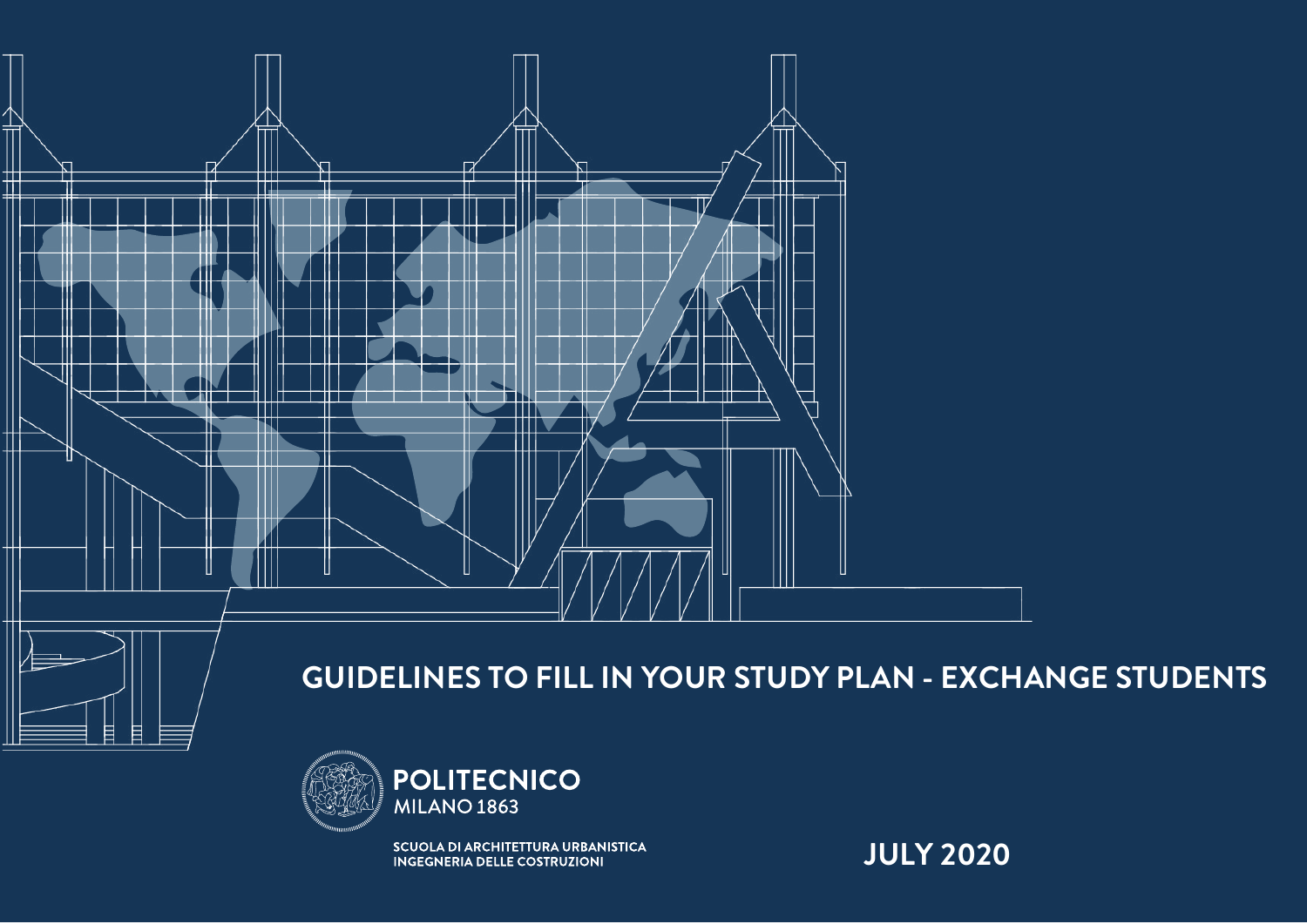You need to register on the **[Online Services.](https://aunicalogin.polimi.it/aunicalogin/aunicalogin.jsp?id_servizio=376&profile=0&polij_device_category=DESKTOP&__pj0=0&__pj1=0889ac381a6a782bc492b09e458382a7)** 

Your study plan must be completed and saved in order to be submitted. It is possible to overwrite and save the study plan until the presentation's deadline.

- You cannot attend courses nor sitting the exams if you do not have these teachings included and approved in your study plan.
- The only valid document to attend courses and sit exams is the study plan presented (and/ or modified) by the below deadlines. No request of being included in courses, even agreed with Polimi Professors, which do not follow the procedure, will be taken into account

You can choose teachings from both Bachelor and Master of Science offer for a maximum of 40 ECTS per semester; according to the following criteria:

- At least one teaching of your Study Programme
- Only 12 credits per semester can be purchased out of the School courses
- You cannot pick up courses of the School of Design
- ONLY one studio per semester 70% attendance is mandatory
- [Workshops](http://www.auic.polimi.it/en/educational-offer/workshops/) short and intense, 4 credits, with no exam nor mark. Some of them are free, others have some expenses to cover. Please be sure that your home institution accepts a teaching without marks.

3.

1.

2.

With your teacher at your Home University, choose teachings that you are able to attend, based on your actual level of education (ie, you are suggested not to select teachings of much higher level). When courses have started, should you decide to cancel the teaching from your study plan, you might not find other available teachings.

- 4. Some courses (as an example, MIAW, Parametric Design BIM, IC Advanced Architectural Design Studio, MSC Final Studio, workshops of thesis, annual studios and all teachings of the 1st year of BSc), are not available to Exchange students so you will not be able to include them in your study plan. This is a School choice and not a bug in the system!
- For students @ Architecture, @Urban Planning, @Landscape, FIRST choose the studio you are interested in, then the other courses from the Manifesto/Tutorial. 5.